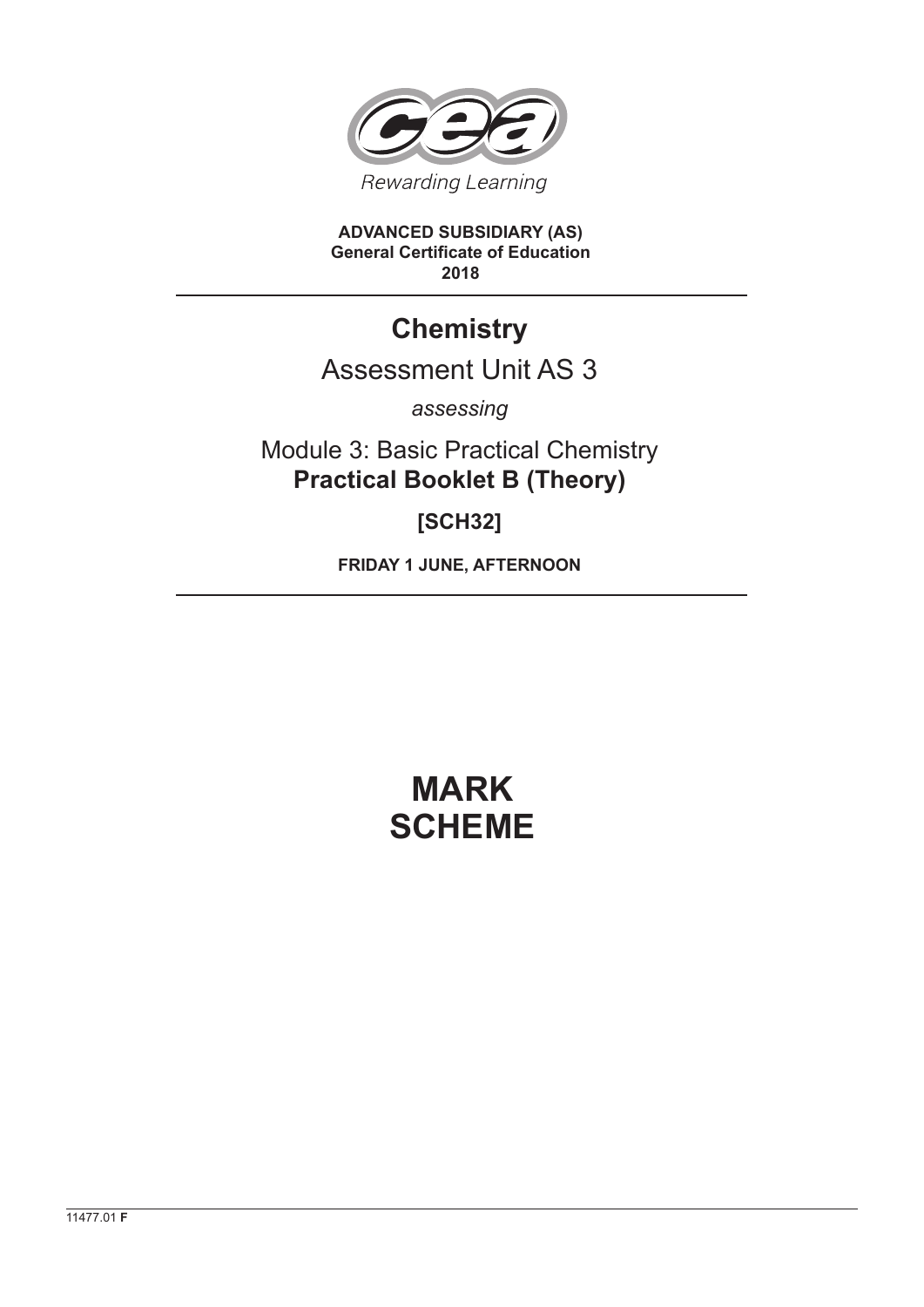## **Booklet B**

| 1 |     |                                                                                                         |                                                                          | $[2]$ | <b>MARI</b> |
|---|-----|---------------------------------------------------------------------------------------------------------|--------------------------------------------------------------------------|-------|-------------|
|   |     | (a) $H_2C_2O_4$ + 2NaOH $\rightarrow$ Na <sub>2</sub> C <sub>2</sub> O <sub>4</sub> + 2H <sub>2</sub> O |                                                                          |       |             |
|   | (b) | (i)                                                                                                     | Apparatus (beaker, stirring rod, funnel) rinsed with deionised water [1] |       |             |
|   |     |                                                                                                         | Washings transferred into flask [1]                                      | $[2]$ |             |
|   |     | (ii)                                                                                                    | To ensure uniform distribution of the solute in the solution             | $[1]$ |             |
|   | (c) | (i)                                                                                                     | $(0.1/24.6) \times 100 = 0.4\%$                                          | $[2]$ |             |
|   |     | (ii)                                                                                                    | Colourless [1] to pink [1]                                               | $[2]$ |             |
|   |     |                                                                                                         | (iii) Number of moles of sodium hydroxide required for neutralisation    |       |             |
|   |     |                                                                                                         | $0.1 \times (24.6/1000) = 0.00246$                                       |       |             |
|   |     |                                                                                                         | Number of moles of oxalic acid in the 25.0 cm <sup>3</sup> portion       |       |             |
|   |     |                                                                                                         | $0.00246/2 = 0.00123$                                                    |       |             |
|   |     |                                                                                                         | Number of moles of oxalic acid in the 250 cm <sup>3</sup> solution       |       |             |
|   |     |                                                                                                         | $0.00123 \times 10 = 0.0123$                                             |       |             |
|   |     |                                                                                                         | Number of moles of hydrated oxalic acid in the 1.55g sample              |       |             |
|   |     |                                                                                                         | 0.0123                                                                   |       |             |
|   |     |                                                                                                         | Relative formula mass of hydrated oxalic acid                            |       |             |
|   |     |                                                                                                         | $1.55/0.0123 = 126$                                                      | $[3]$ |             |
|   |     |                                                                                                         | (iv) Relative formula mass of anhydrous oxalic acid                      |       |             |
|   |     |                                                                                                         | 90                                                                       |       |             |
|   |     |                                                                                                         | Value of x in $H_2C_2O_4$ .xH <sub>2</sub> O                             |       |             |
|   |     |                                                                                                         | $126 - 90 = 36$ , $x = 2$                                                | $[2]$ | 14          |
|   |     |                                                                                                         |                                                                          |       |             |
|   |     |                                                                                                         |                                                                          |       |             |
|   |     |                                                                                                         |                                                                          |       |             |

**AVAILABLE MARKS**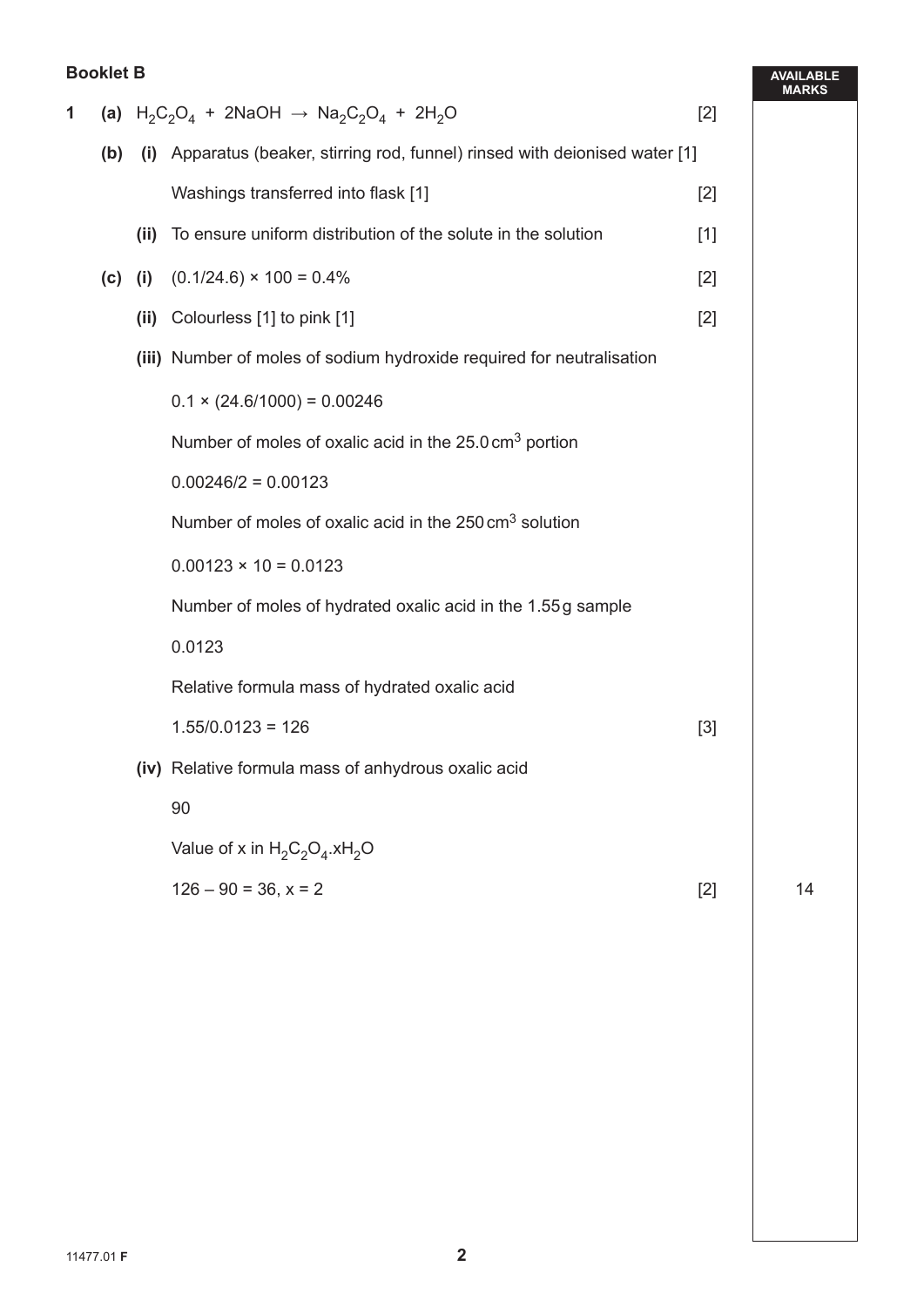**2 (a) (i)** Use a lid [1]

| $\overline{\mathbf{2}}$ |           |      | (a) (i) Use a lid $[1]$                                                                                           |       | <b>AVAILABLE</b><br><b>MARKS</b> |
|-------------------------|-----------|------|-------------------------------------------------------------------------------------------------------------------|-------|----------------------------------|
|                         |           |      | Place the cup in another cup/beaker/thicker polystyrene [1]                                                       | $[2]$ |                                  |
|                         |           | (ii) | The enthalpy change when one mole of water is produced in a<br>neutralisation reaction under standard conditions. | $[2]$ |                                  |
|                         |           |      | (iii) 100 kPa [1] and 298 K [1]                                                                                   | $[2]$ |                                  |
|                         | $(b)$ (i) |      | Use a burette/pipette                                                                                             | $[1]$ |                                  |
|                         |           |      | (ii) Wear gloves and goggles [1]                                                                                  |       |                                  |
|                         |           |      | Sodium hydroxide is corrosive/causes eye damage [1]                                                               | $[2]$ |                                  |
|                         |           |      | (iii) $11/40 = 0.275$                                                                                             |       |                                  |
|                         |           |      | $0.275/10 = 0.0275$ moles sodium hydroxide = 0.028 moles                                                          | $[2]$ |                                  |
|                         |           |      | (iv) $1.0 \times (25/1000) = 0.025$ moles hydrochloric acid                                                       | $[1]$ |                                  |
|                         | $(c)$ (i) |      | The density of the solution is 1g $cm^{-3}/no$ heat escapes (from mixture) [1]                                    |       |                                  |
|                         |           |      | (ii) $50 \times 4.2 \times 6.2 = 1302$ J                                                                          |       |                                  |
|                         |           |      | $1302/1000 = 1.302$ kJ = 1.3 kJ                                                                                   | $[2]$ |                                  |
|                         |           |      | (iii) $1.3/0.025 = -52.1 \text{ kJ} \text{ mol}^{-1} = -52 \text{ kJ} \text{ mol}^{-1}$                           | $[2]$ |                                  |
|                         | (d)       | (i)  | Barium hydroxide is a strong base                                                                                 | $[1]$ |                                  |
|                         |           |      | (ii) Low solubility                                                                                               | $[1]$ |                                  |
|                         |           |      | (iii) Sulfate ion [1]                                                                                             |       |                                  |
|                         |           |      | Make a solution of the ion and add (a solution of) barium chloride to<br>suspected ion [1]                        |       |                                  |
|                         |           |      | White precipitate [1]                                                                                             | $[3]$ | 22                               |
|                         |           |      |                                                                                                                   |       |                                  |
|                         |           |      |                                                                                                                   |       |                                  |
|                         |           |      |                                                                                                                   |       |                                  |
|                         |           |      |                                                                                                                   |       |                                  |
|                         |           |      |                                                                                                                   |       |                                  |
|                         |           |      |                                                                                                                   |       |                                  |
|                         |           |      |                                                                                                                   |       |                                  |
|                         |           |      |                                                                                                                   |       |                                  |